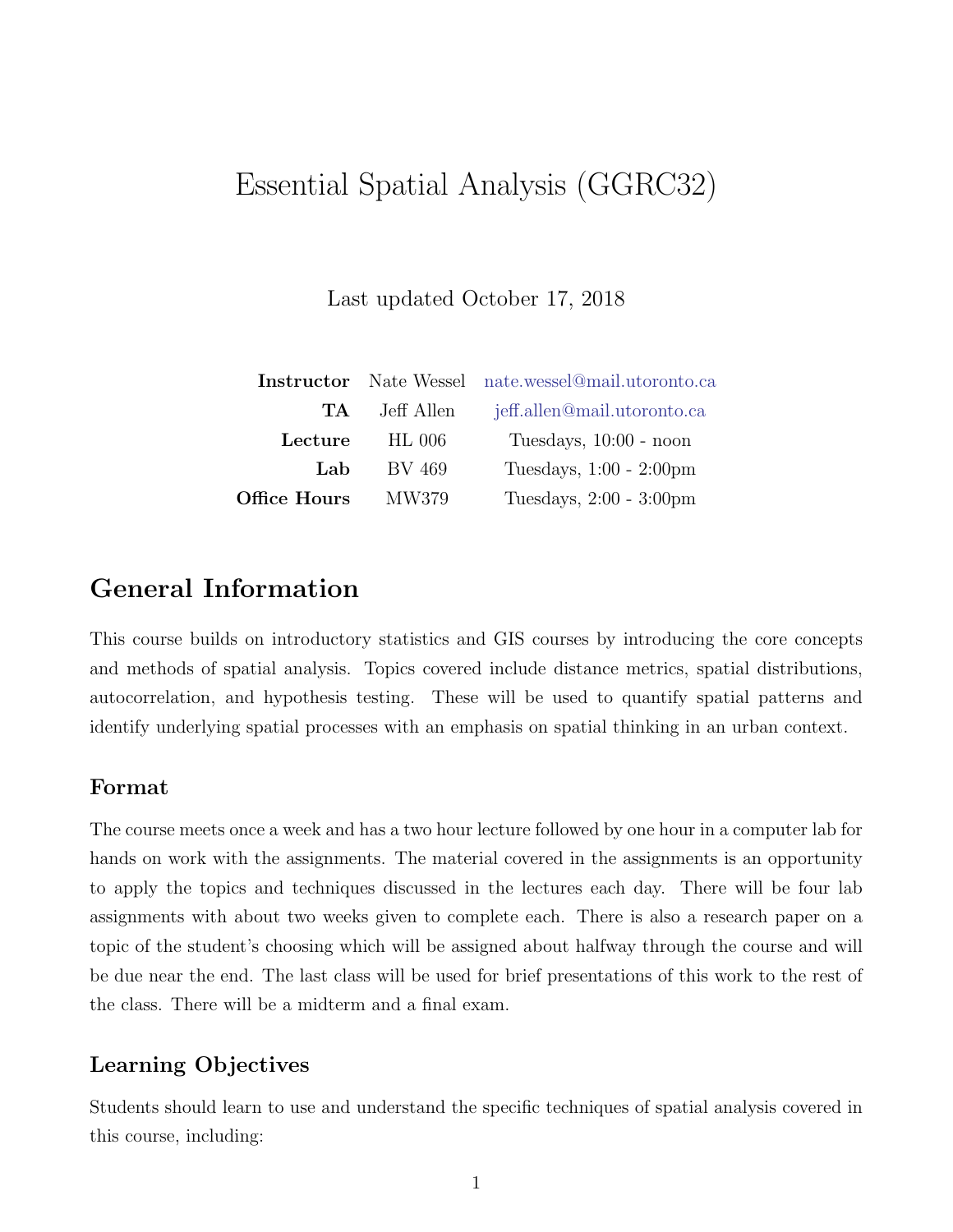- the correct interpretation of any statistical summaries,
- how to implement the techniques in various software packages,
- the types of situations in which they are appropriate

This course is not just about calculating statistical measures but also about learning when it is appropriate to use them, how to describe the results qualitatively, and what the applications and limitations of these techniques are.

## **Prerequisites**

To succeed in this course you will need to have taken both

- STAB22H3 or an equivalent introductory statistics course AND
- GGRB30H3 or an equivalent introductory GIS course.

If you do not have this background you may struggle with some statistical concepts or with using GIS software for the assignments.

## Readings

There will be one or two readings per week, consisting mostly of book chapters, and other online resources. Selections from three books form the majority of the reading assignments. They are:

- 1. Geographic Information Analysis, 2nd Edition. David OSullivan and David J. Unwin (OU in course schedule). This is available electronically through the library.
- 2. An Introduction to Statistical Problem Solving in Geography, 3rd Edition. J. Chapman McGrew, Jr., Arthur J. Lembo, Jr. and Charles B. Monroe. (MLM in course schedule). PDF's will be provided on Quercus.
- 3. Introduction to Geographic Information Systems, 7th Edition. Kang-Tsung Chang. PDF provided on Quercus.

More reading assignments may be added during the semester.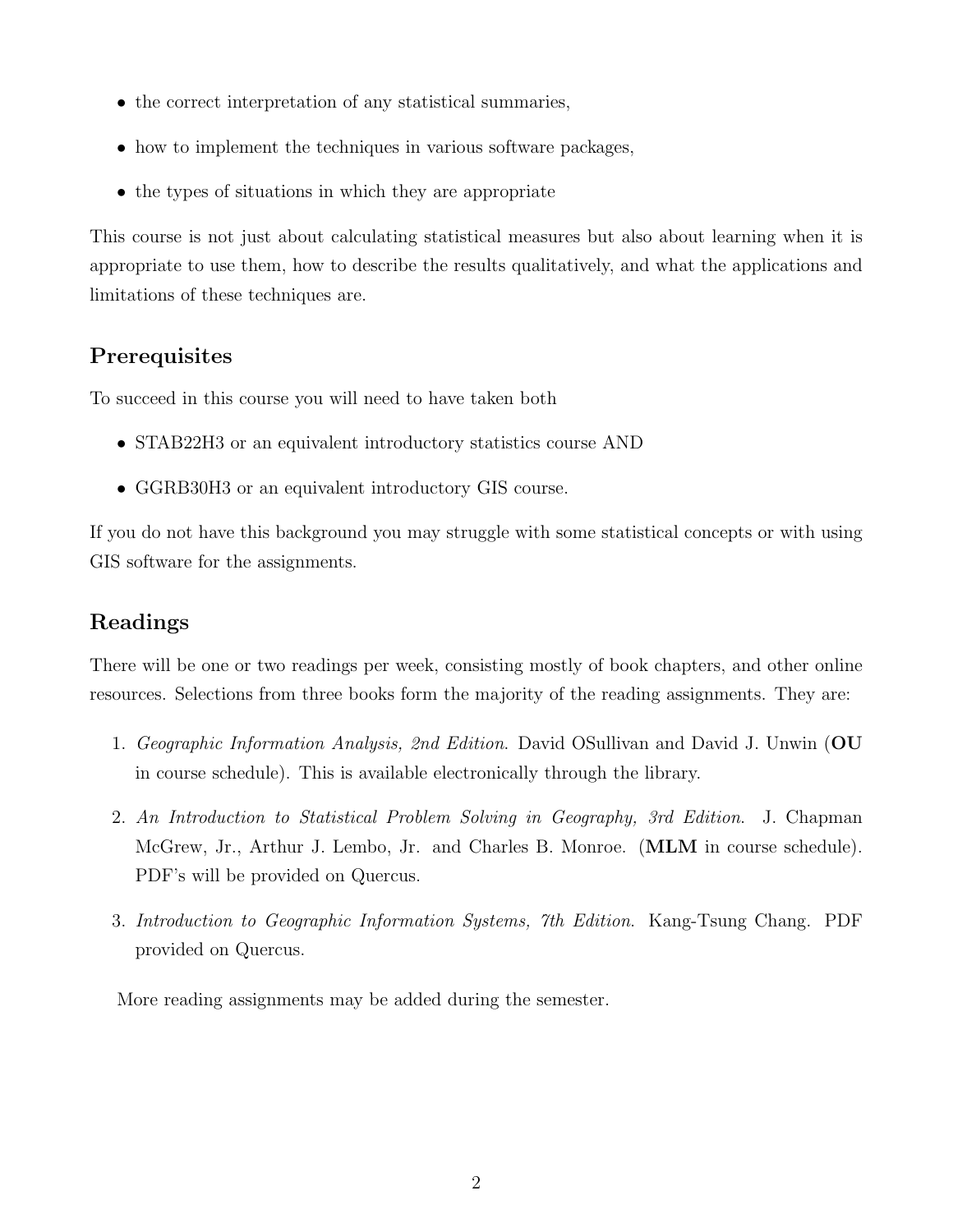### Grading/Assessment

In general, students will be assessed on their ability to produce results that are correct, document their procedures, and clearly explain and interpret their analysis; these things are critical to using the techniques of spatial analysis in the real world.

Lab assignments are designed to apply the material discussed each week in the lectures and are important for testing your understanding of the methods. The kinds of problems given in the lab assignments will be seen again on the exams, so while these are relatively small part of the total grade, it's important to get them right.

Exams (midterm and final) will consist of a combination of multiple choice, short answer, and problem solving questions. Exams are open note and any materials on paper may be used in the exam; electronic resources however are prohibited.

The **research project** is an independent research project on a topic of the students choosing, with the instructors approval. The student will be responsible for acquiring a spatial dataset and using some of the tools demonstrated in the class to analyze a spatial process/phenomenon. More details will be provided in class.

All assignments must be submitted either on paper, at the start of class, or on Quercus by the same time. Please do not submit assignments by email. Assignments turned in late without a valid excuse (e.g. doctor's note) will be docked 10% per day. Assignments more than three days late will not be graded.

|                  | Assigned | Due                 | Percent of final Grade         |
|------------------|----------|---------------------|--------------------------------|
| Lab $1$          | Sept 11  | Sept $25, 10am$     | $6.25\%$                       |
| Lab $2$          | Sept 25  | Oct $9, 10am$       | 6.25%                          |
| Midterm exam     |          | $Oct$ 16, in class  | $20\%$                         |
| Lab $3$          | Oct 23   | Nov $6, 10am$       | $6.25\%$                       |
| Lab $4$          | Nov $6$  | Nov 20, 10am        | $6.25\%$                       |
| Project Proposal | Oct 2    | Oct 30, 10am        |                                |
| Research Project | Oct 2    | Nov $27$ , in class | $20\%$ paper, 5\% presentation |
| Final Exam       |          | TBD                 | $30\%$                         |
| Extra credit     |          |                     | $+4\%$ possible (see below)    |

Weights for exams and assignments break down as follows:

#### Extra Credit

The extra credit for this course is designed to encourage students to explore the numerous software options available for spatial analysis. While all of the calculations requiring software in this course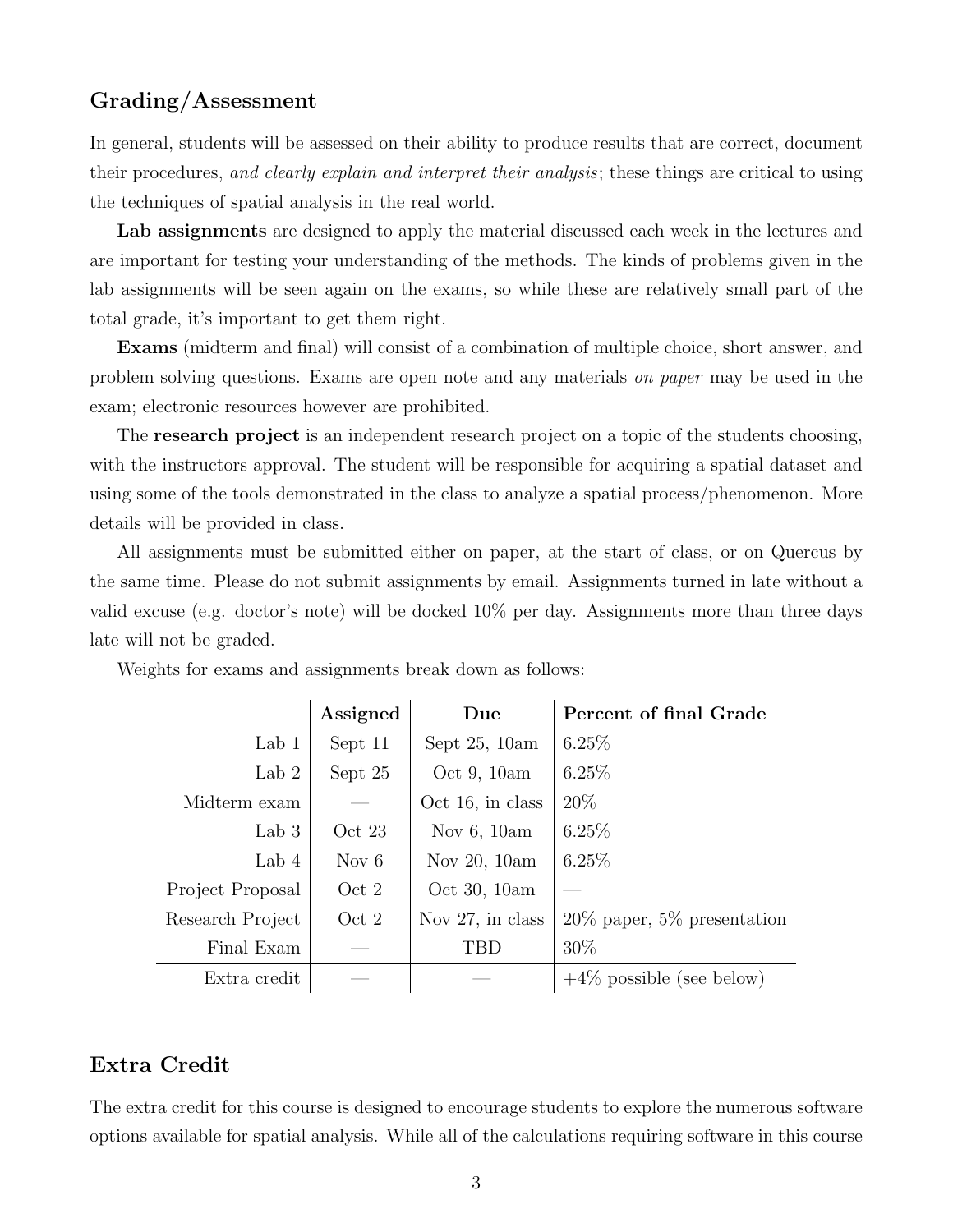could be done in a single software package (e.g. QGIS or ArcMap), one percentage point extra credit on the final grade will be granted to students who can demonstrate the substantive use of a second (third, fourth, fifth) software package in the lab assignments and/or research paper. The maximum of four extra credit points will be granted to a student demonstrating a substantive (and valid!) use of five or more different software packages. These can include Python, R, QGIS, PostGIS, ArcMap, GRASS or something else with the instructor's approval. Spreadsheet software does not count.

Don't expect this to be easy; learning new software can take a lot of time and it's recommended that you only try for the extra credit if you have really mastered the other material in the course.

Opportunities for extra credit will be noted on the assignments.

#### Office hours and email

Office hours will be held on Tuesdays from 2:00 - 3:00pm in MW379. At other times, email is the best way to contact the instructor or TA; please allow one day for a response.

## Course Schedule

| <b>Lecture Time</b>       | $\rm{\textbf{Date}}$ | Readings           | Lab time          |
|---------------------------|----------------------|--------------------|-------------------|
| Intro & Spatial Data      | Sept 4               | OU Ch.2            |                   |
| Central Tendency          | Sept 11              | MLM Ch.4           | Lab $1$           |
| Dispersion                | Sept 18              |                    | Lab $1$           |
| Nearest Neighbors         | Sept 25              | MLM Ch.14          | Lab 2             |
| Quadrat Analysis          | Oct 2                | OU Ch <sub>5</sub> | Lab 2             |
| reading week - no class   | Oct 9                |                    |                   |
| Midterm                   | Oct 16               |                    | Project Proposals |
| Area Pattern Analysis     | Oct 23               | MLM15.1-15.2       | Lab $3$           |
| idem                      | Oct 30               | OU 7.4,7.5         | Lab $3$           |
| Local Statistics          | Nov $6$              |                    | Lab $4$           |
| Interpolation             | Nov $13$             | Chang Ch.15        | Lab 4             |
| Working on final projects | Nov $20$             |                    | Projects          |
| <b>Presentations</b>      | Nov $27$             |                    | Presentations     |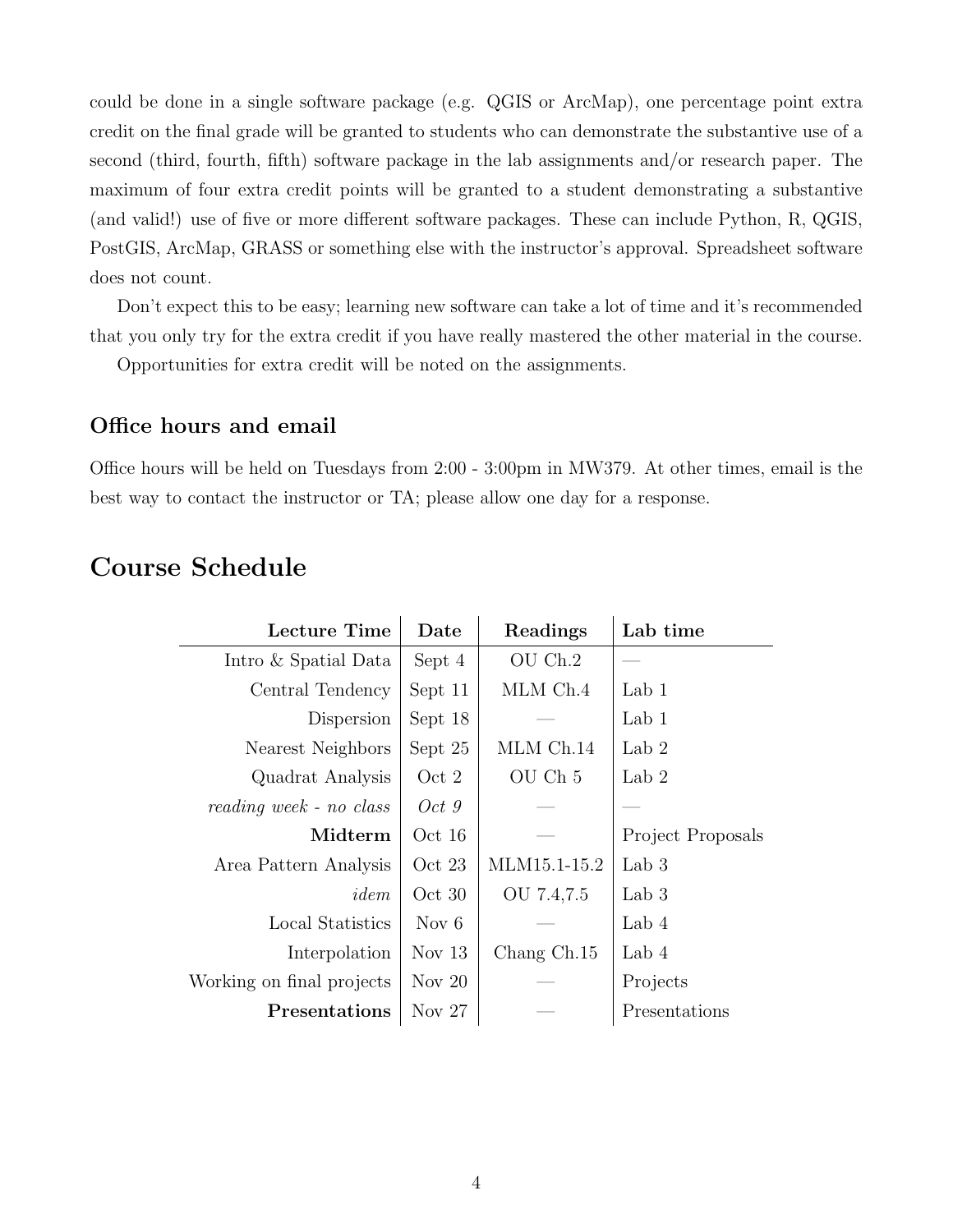## Additional Information and Resources

### Missed Test Policy

Students who miss the midterm test for an acceptable reason will be offered a make-up test. To document illness, use the university's illness verification form:

<http://www.utsc.utoronto.ca/registrar/verification-illness-or-injury>

#### Privacy

For reasons of privacy as well as protection of copyright, unauthorized video or audio recording in classrooms is prohibited. This is outlined in the provosts guidelines on appropriate Use of information and communication technology. Note, however, that these guidelines include the provision that students may obtain consent to record your lectures and, in the case of private use by students with disabilities, the instructors consent must not be unreasonably withheld.

### Academic Integrity

The university treats cases of cheating and plagiarism very seriously. The University of Torontos Code of Behaviour on Academic Matters [\(www.governingcouncil.utoronto.ca/policies/behaveac.htm\)](www.governingcouncil.utoronto.ca/policies/behaveac.htm) outlines the behaviours that constitute academic dishonesty and the processes for addressing academic offences. Potential offences in papers and assignments include using someone elses ideas or words without appropriate acknowledgement, submitting your own work in more than one course without the permission of the instructor, making up sources or facts, obtaining or providing unauthorized assistance on any assignment. On tests and exams cheating includes using or possessing unauthorized aids, looking at someone elses answers during an exam or test, misrepresenting your identity, or falsifying or altering any documentation required by the University, including (but not limited to) doctors notes. Please avoid academic dishonesty, have confidence in your own ability to learn and grow academically by doing your own thinking and writing!

#### Accessibility

Students with diverse learning styles and needs are welcome in this course! In particular, if you have a disability/health consideration that may require accommodations, please feel free to approach me and/or the AccessAbility Services Office as soon as possible. I will work with you and AccessAbility Services to ensure you can achieve your learning goals in this course. Enquiries are confidential. The UTSC AccessAbility Services staff (located in SW302) are available by